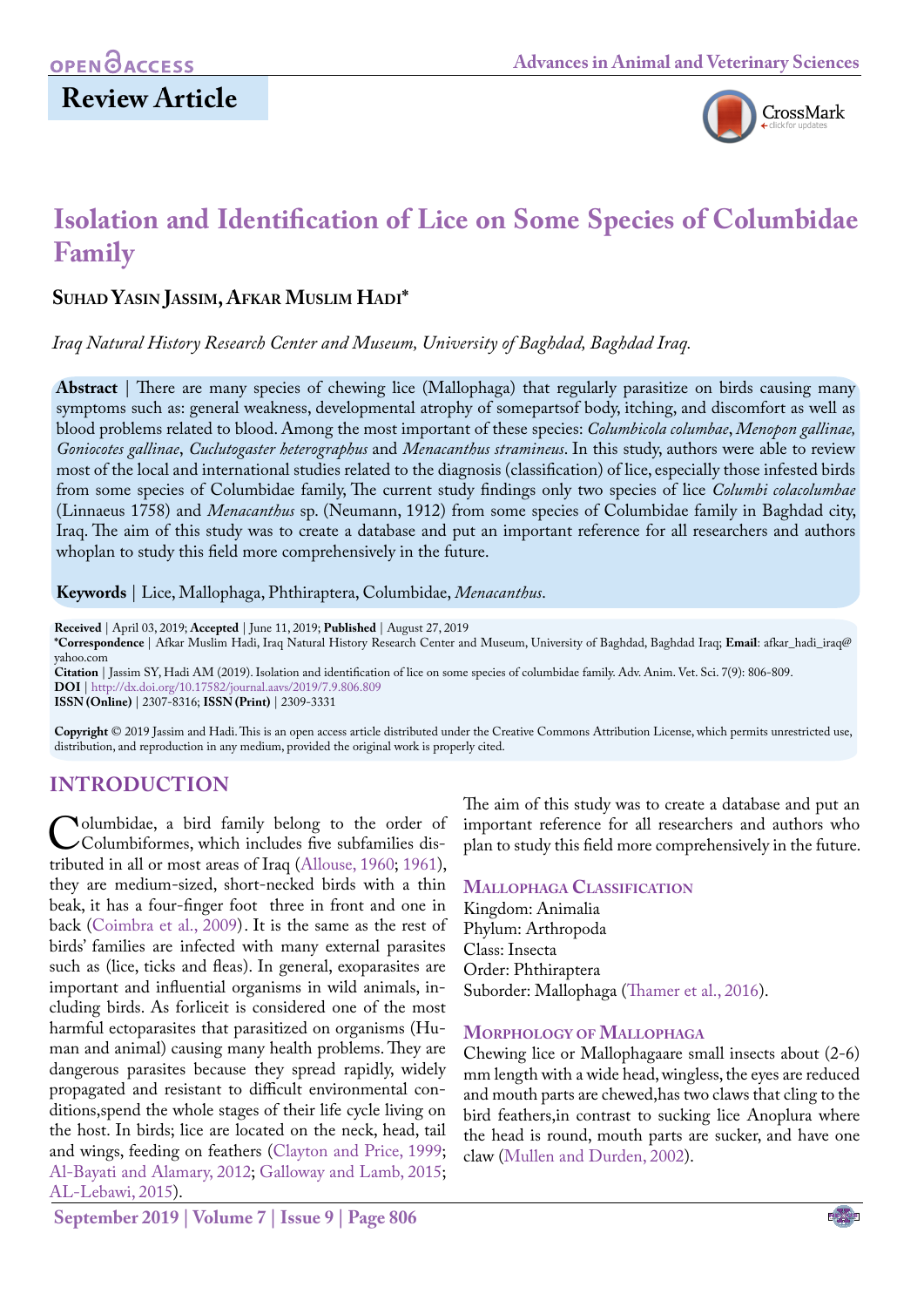# **OPENOACCESS**

#### **LIFE CYCLE**

Mallophaga develops by gradual metamorphosis. Females will typically lay (150-300) eggs over an of (2-3) weeks. The eggs, commonly known as (nits), are oblong and approximately 1mm long. The eggs are stick to the hairs or feathers of the host with a secretion from the female accessory gland. The eggs typically hatch several days or up to three weeks from the time they are laid. The nymphs that hatch from the eggs resemble the adults except for their smaller size and lighter color. These nymphs go through three nymph instars during a 2-3 weeks period. After these three instars, they are considered adults. Most adult species are light tan to brown and are usually 1-4 mm in length although some livestock species can grow to be 5-7 mm, and some wild bird species can even get to 10 mm. [\(Richard](#page-3-3) [and David, 2000](#page-3-3); [Hogsette et al., 2003](#page-3-4)).

As mentioned above, most species of bird lice (Mallophaga) target a specific species of bird and mammal. In other words, a certain species of lice prefer to parasitism on a particular species of birds or mammals. But more of the kind can live on the same host. Some species of lice that can parasitize body of birds that called Body lice for example:

*Menacanthus stramineus,* this species usually lives around the feathers of the bird's tail, chest and thighs, and puts its eggs in groups at the bottom of the feathers.

Other species of lice can parasitize on the feathers that called Lice feather for example:

*Menopon gallinae* lives on the feathers and puts lay eggs alone in the bottom of the feathers.Lice cause discomfort, itching, general weakness, tension, reduced egg production, feather damage, loss of quality and, dwarfism in small birds. The presence of lice can be distinguished by highlighting the feathers inside and bottom and are disposed of by the use of powder or anti-exoparasitic spray bottles ([Eldridge](#page-3-5) [and Edman, 2000](#page-3-5)).

#### **Review in the Previous Studies**

There are many local and cosmopolitan studies conducted in this regard. A review of lice species that recording in Iraq as follows:

[\(Al-Bayati and Al-Amary, 2012](#page-2-2)) recorded two species of lice *Columbicola columbae* and *Campanulotes bidentatus caompar*e parasitic on pigeon. ([Al-Bayati and Al-Am](#page-2-2)[ary, 2012\)](#page-2-2) also found *Columbicola sp., Goniocotes gallinae, Campanulotes bidentatus; Menacanthus cornutus, Cuclotogaster heterographus and Hohorstiellalata*; from rock pigeon, [\(Al-Mayali and Al-Shabany, 2014](#page-2-4)) recorded *Columbicola columbae*, *Columbicola tschulyschman*, *Campanulotes compare, Coloceras damicorne*, *Bonomiella columbae*, *Hohorstiellala-*

**September 2019 | Volume 7 | Issue 9 | Page 807**

#### **Advances in Animal and Veterinary Sciences**

*ta*, *Menacanthus stramineus*, in domestic and wild pigeon, [\(Habeeb and Khutheer, 2014\)](#page-3-6) found *Hohorstiellalata*, *Colpocephalum turbinatum*, *Columbicola columbae*, *Cuclotogaster heterographus*, *Coloceras damicorne*, in pigeon, ([Jasim et al.,](#page-3-7)  [2016\)](#page-3-7) recorded *Columbicola columbae, Coloceras damicorne*, *Campanulotes bidentatusscopoli*, and *Hohorstiellalata,* in *Columba livia* and *Streptopliadecaoto*. The following species *Culclotogaster heterograhus*, *Menopn gallinae*, *Columbicala Columbae*, *Menacanthus Straminens and Heterodoxus Spiniger* were found in domestic poultry [\(Thamer et al., 2016](#page-3-2)), [\(Hasson, 2016](#page-3-8)) recorded *Columbicola columbae* on pigeon, [\(Al-Khafaji, 2018](#page-2-5)[; Mushia et al., 2000\)](#page-3-9) recorded *Columbicola columba* in pigeons, ([Khan et al., 2003\)](#page-3-10) Note the presence of species *Menacanthus stramineus, Menopongallinae, Goniodesgigas, Goniocotes gallinae, Lipeuruslawrensistropicalis, Lipeurus and caponis* and *Cuclutogaster heterographus*. In other countries as [Adang et al. \(2008\)](#page-2-6) recorded *Menopongallinae*, *Columbicola columbae* and *Goniodes* sp., [\(Begum](#page-2-7)  [and Sehrin, 2011](#page-2-7)) recorded *Menopongallinae, Menacanthus stramineus, Colpocephalum turbinatum, Columbicola columbae, Lipeurus Lipeurus, Goniocotes gallinae, Chelopistes meleagridis*, [\(Naz et al., 2012](#page-3-11)) recorded new species of the genus *Colpocephalum* on *Columba livia*, ([Moodi et al., 2013](#page-3-12)) found *Brueeliachayanh, B. nebulosa, B. Subtilis,, B. gobiensis Philopteruspallescens, P. montani*and *Campanulotes compar (Petroniaxanthocollis), Sturnidoecusre fractariolus, S. ruficeps*  and *S. rostratus* on passerine birds, [\(Gustafsson et al., 2015](#page-3-13)  ) described three new species: *Columbicola* (*asukae n. sp*. and *Coloceras nakamurai n. sp*.) both from *Columba janthina Temminck*, ( Japanese wood pigeon), and *Columbicola* (*lemoinei n. sp.* from *Treron formosae permagnus Stejneger*, , and *Treron formosae medioximus*. (Whistling green-pigeons*. Amyrsideaminuta* Emerson , and *Goniodes dissimilis*. were recorded by [\(Nasser et al., 2015](#page-3-14)) on Indian Peafowl, ([Kebe](#page-3-15)[de et al., 2017](#page-3-15)) found *Lipeurus caponis*, *Menopon gallinae, Menacanthus stramineus* and *Cuclotogaster heterographus* on Poultry, [\(Lawal et al., 2017](#page-3-16)) recorded *Lipeurus caponis*, *Menacanthus stramineus* and *Menopongallinae*) on Village Chickens. [\(Kolomak and Kruchynenko, 2017](#page-3-17)) found Five species of lice: *Columbicola columbae*, *Campanulotes compar*, *Bonomiella columbae*, *Hohrstiellalata*, and *Neocolpo cephalus turbinatum*, [\(Mata et al., 2018\)](#page-3-18) recorded *Lipeurus caponis, Menopon gallinae*, *Cuclotogaster heterographus* and *Menacanthus stramineus* on poultry.

#### **The Current Study Findings**

In this study by collecting and exam some species of Columbidae family from many regions of Baghdad city, were recorded only two species of lice:

*A-Columbicola columbae* (Linnaeus 1758): that belong to Phthiraptera: Ischnocera, is an ectoparasite that parasitized on birds and especially Pigeons, wingless and dorso-ventrally flattened, eyes are not developed, it is long and slender with a more flattened appearance than many other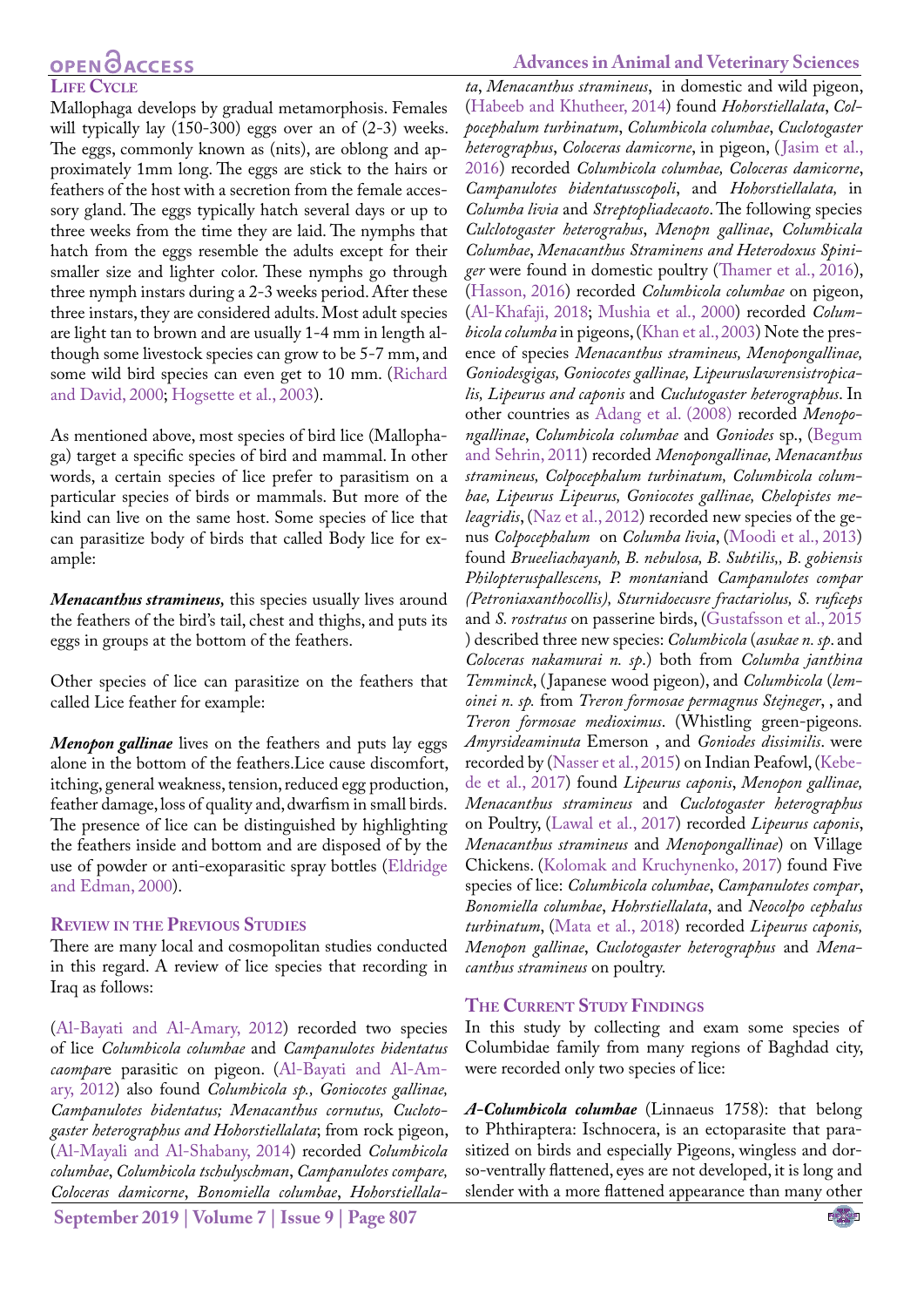## **OPEN**OACCESS

**Advances in Animal and Veterinary Sciences**

louse species. This species of lice has a presence two bladelike hairs (setae) and thin antennae with five segments on the anterior part of head. It can develop to grow to be from (2 - 3) mm long and are black or brown in color, ([Fig](#page-2-8)[ure 1\)](#page-2-8).*Columbicola columbae* also has an extension on the front or anterior portion of head, which are in contact with feathers hair of the host ([Ash, 1960](#page-2-9); Crespo and Vickers, 2012).



**Figure 1:** Lice of wild Pigeons *Columbicola columbae* in Baghdad City, Iraq.

<span id="page-2-8"></span>**B-** *Menacanthus* **sp.** (Neumann, 1912): That belong to Phthiraptera order, family of Menoponidae, it is a genus of biting lice living and feeding on bird feathers (blood). They parasitize on many birds, including poultry, female lays eggs mostly in the birds neck average (1.5) egg/day, the small contour neck feather and nape are covered with so many eggs ([Clayton et al., 1999\)](#page-2-10), Eggs hatch in (4–5) d with a (14) day required for maturation from nymph to adult. Identification of this species is largely uncertain andstill discovering (Stockdale and Raun, 1965; [Souls](#page-3-19)[by,1982](#page-3-19)) [\(Figure 2\)](#page-2-11).



**Figure 2:** Lice of wild Pigeons *Menacanthus* sp. in Baghdad City, Iraq.

## **Acknowledgments**

We thanked The Lecturer Mouhammed A. Gazwan (University of Baghdad) for helping in collection the samples of lice from wild pigeons.And Assistant Professor Dr. Hanaa H. Al Safar (Iraq Natural History Research Center and Museum/ University of Baghdad) for diagnosis the lice.

## **Conflict of Interest**

There is no conflict of interest.

## **Authors Contribution**

Both authors carried out the diagnosis and photo the samples, then collection the references and wrote the manuscript.

## **References**

- <span id="page-2-6"></span>• Adang KL, Oniye SJ, Ezealor AU, Abdu PA, Ajanusi OJ (2008). Ectoparasites of Domestic Pigeon(*Columba livia domestica*, Linnaeus) in Zaria, Nigeria. Res. J. Parasitol. 3: 79-84. <https://doi.org/10.3923/jp.2008.79.84>
- <span id="page-2-9"></span>• Ash JS (1960). A study of the Mallophaga of birds with particular reference to their ecology. Ibis 102: 93-110. [https://doi.org/10.1111/j.1474-919X.1960.tb05095.x](https://doi.org/10.1111/j.1474-919X.1960.tb05095.x )
- <span id="page-2-2"></span>• Al-Bayati ST, Alamary AM (2012). Isolate some external parasites in some types of family Columbidae in the city of Baghdad. 11th Conference Faculty of Veterinary Medicine. 157-164.
- • Al-Barwari S, Saeed I (2012). The parasitic communities of the rock pigeon *Columba livia* from Iraq : component and importance. Turk. Parazitol. Derg. 36: 232-239. [https://doi.](https://doi.org/10.5152/tpd.2012.56 ) [org/10.5152/tpd.2012.56](https://doi.org/10.5152/tpd.2012.56 )
- <span id="page-2-5"></span>• Al-Khafaji NM (2018). Epidemiological study and identification of ectoparasites, and haemoprotozoa in domestic pigeon. Global J. Bio-Sci. Biotechnol. 7 (1): 109-111.
- <span id="page-2-3"></span>• AL-Lebawi FI (2015). Haematological, Biochemical and Histopathological changes in experimentally infected local chickens with Biting lice, and its relationship in transmission of *Toxoplasma gondii* in chickens. A Thesis, University of AL-Qadisyia, College of Education.
- <span id="page-2-0"></span>• Allouse BA (1960). Birds of Iraq. Vol. 1. Baghdad: Ar-Rabita Press, Pp 213. (In Arabic).
- <span id="page-2-1"></span>• Allouse BA (1961). Birds of Iraq. Vol. 2. Baghdad: Ar-Rabita Press, Pp 279. (In Arabic).
- <span id="page-2-4"></span>• Al-Mayali HM, Al-Shabany MS (2014). Classficational Study of Parasitic Chewing Lice types on domestic and wild pigeon in Al-Diwaniya city. J. Al-Qadisiyah Pure Sci. 19 (2): 1-10.
- <span id="page-2-7"></span>• Begum A, Sehrin S (2011). Prevalence and seasonal variation of ectoparasites in pigeon, *Columba livia* (Gemiln, 1789) of dhaka, Bangladesh, Bangladesh J. Zool. 39(2): 223-230. <https://doi.org/10.3329/bjz.v39i2.10592>
- <span id="page-2-10"></span>• Clayton DH, Lee PL, Tompkins DM, Brodie ED (1999). III Reciprocal natural selection on host-parasite phenotypes. Am. Nat. 154:261–270.<https://doi.org/10.1086/303237>
- • Clayton, Dale H, Price RD (1999). Taxonomy of New World *Columbicola* (Phthiraptera: Philopteridae) from the

<span id="page-2-11"></span>**September 2019 | Volume 7 | Issue 9 | Page 808**